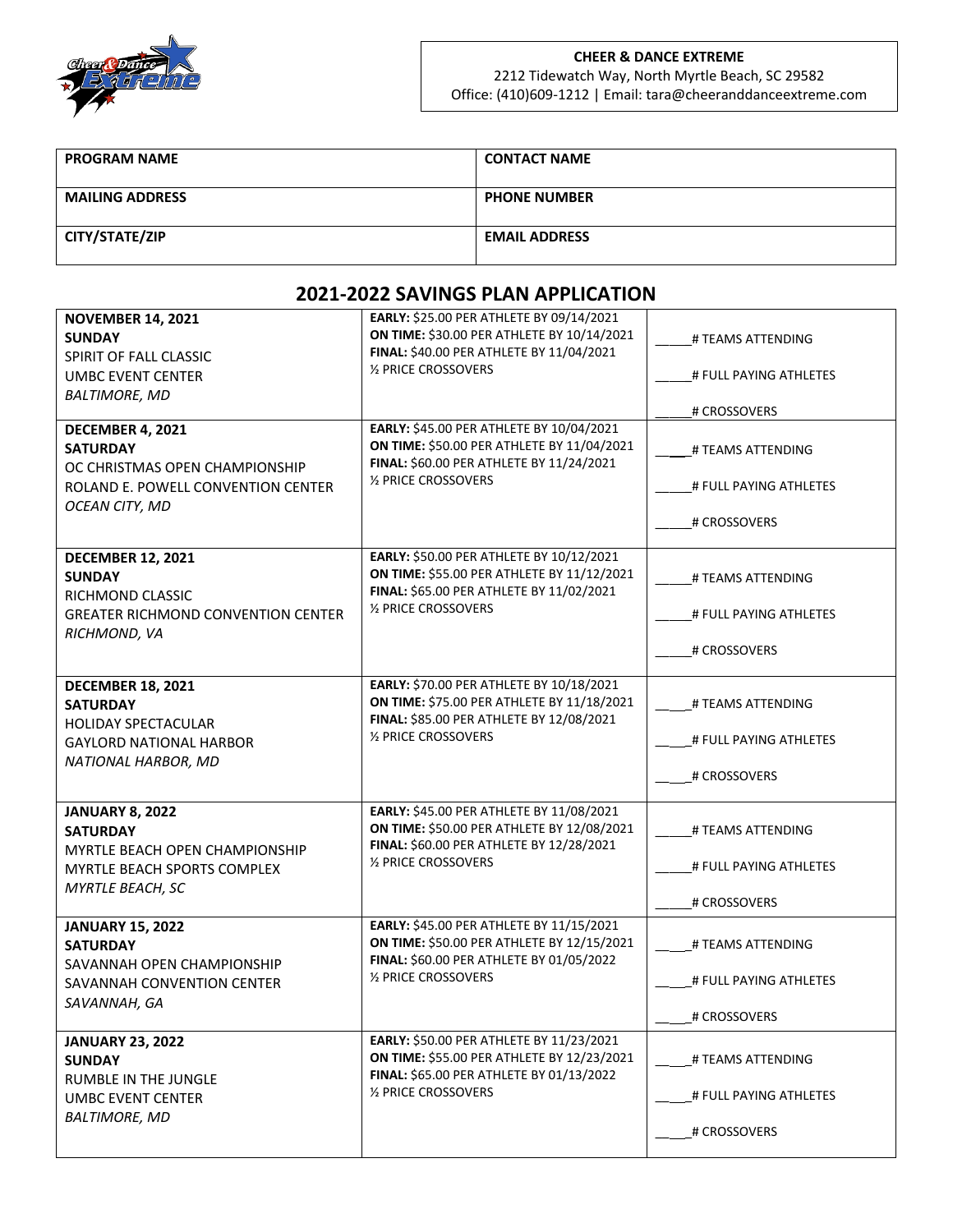| <b>JANUARY 29, 2022</b><br><b>SATURDAY</b><br><b>EXTREME WINTER OPEN</b><br>LANCASTER CONVENTION CENTER<br>LANCASTER, PA                                                                                                     | EARLY: \$60.00 PER ATHLETE BY 11/29/2021<br>ON TIME: \$65.00 PER ATHLETE BY 12/29/2021<br>FINAL: \$75.00 PER ATHLETE BY 01/19/2022<br>1/2 PRICE CROSSOVERS                                                                                                                                                                                                  | # TEAMS ATTENDING<br># FULL PAYING ATHLETES<br># CROSSOVERS                                 |
|------------------------------------------------------------------------------------------------------------------------------------------------------------------------------------------------------------------------------|-------------------------------------------------------------------------------------------------------------------------------------------------------------------------------------------------------------------------------------------------------------------------------------------------------------------------------------------------------------|---------------------------------------------------------------------------------------------|
| <b>CHEERLEADING</b><br><b>FEBRUARY 5/6, 2022</b><br><b>WORLD BID EVENT</b><br>3 PAID / 7 AT<br>SATURDAY/SUNDAY<br><b>LARGE BIDS</b><br><b>MID ATLANTIC OPEN</b><br><b>GREATER RICHMOND CONVENTION CENTER</b><br>RICHMOND, VA | EARLY: \$75.00 PER NONWORLDS ATHLETE BY<br>12/05/2021<br>\$90.00 PER WORLDS ATHLETE BY 12/05/2021<br>ON TIME: \$80.00 PER NONWORLDS ATHLETE<br>BY 01/05/2022<br>\$95.00 PER WORLDS ATHLETE BY 01/05/2022<br>FINAL: \$90.00 PER NONWORLDS ATHLETE BY<br>01/25/2022<br>\$105.00 PER WORLDS ATHLETE BY 01/25/2022<br>1/2 PRICE CROSSOVERS                      | # TEAMS ATTENDING<br># FULL PAYING ATHLETES<br># FULL PAYING WORLDSATHLETES<br># CROSSOVERS |
| <b>FEBRUARY 13, 2022</b><br><b>SUNDAY</b><br><b>GET RANKED SUPERBOWL</b><br><b>VIRTUAL VIDEO SUBMISSION</b>                                                                                                                  | FINAL: \$300.00 PER TEAM BY 2/3/2022<br><b>TEAM VIDEO DUE 2/11/2022</b><br><b>RESULTS SHOW 2/13/2022</b>                                                                                                                                                                                                                                                    | # TEAMS ATTENDING<br># FULL PAYING ATHLETES<br># CROSSOVERS                                 |
| <b>FEBRUARY 19, 2022</b><br><b>SATURDAY</b><br>MARYLAND MADNESS ALL-STAR & SCHOOL<br><b>SHOW PLACE ARENA</b><br><b>UPPER MARLBORO, MD</b>                                                                                    | EARLY: \$60.00 PER ATHLETE BY 12/19/2021<br>ON TIME: \$65.00 PER ATHLETE BY 01/19/2022<br>FINAL: \$75.00 PER ATHLETE BY 02/09/2022<br>1/2 PRICE CROSSOVERS                                                                                                                                                                                                  | # TEAMS ATTENDING<br># FULL PAYING ATHLETES<br># CROSSOVERS                                 |
| <b>FEBRUARY 20, 2022</b><br><b>SUNDAY</b><br><b>MARYLAND MADNESS RECREATION &amp; DANCE</b><br><b>SHOW PLACE ARENA</b><br><b>UPPER MARLBORO, MD</b>                                                                          | EARLY: \$60.00 PER ATHLETE BY 12/19/2021<br>ON TIME: \$65.00 PER ATHLETE BY 01/19/2022<br>FINAL: \$75.00 PER ATHLETE BY 02/09/2022<br>1/2 PRICE CROSSOVERS                                                                                                                                                                                                  | # TEAMS ATTENDING<br># FULL PAYING ATHLETES<br># CROSSOVERS                                 |
| MARCH 12-13, 2022<br>SATURDAY-SUNDAY<br>THE GRAND NATIONAL CHAMPIONSHIP<br><b>VIRGINIA BEACH CONVENTION CENTER</b><br>VIRGINIA BEACH, VA                                                                                     | EARLY: \$90.00 PER ATHLETE BY 01/12/2022<br>\$60.00 PER PREP CHEER ATHLETE BY<br>01/12/2022<br>ON TIME: \$95.00 PER ATHLETE BY 02/12/2022<br><b>\$65.00 PER PREP CHEER ATHLETE BY</b><br>02/12/2022<br>FINAL: \$105.00 PER ATHLETE BY 03/02/2022<br>\$75.00 PER PREP CHEER ATHLETE BY<br>03/02/2022<br>1/2 PRICE CROSSOVERS                                 | # TEAMS ATTENDING<br># FULL PAYING ATHLETES<br># CROSSOVERS                                 |
| MARCH 26-27, 2022<br>SATURDAY-SUNDAY<br>THE FINALE CHAMPIONSHIP<br>THE KALAHARI RESORT POCONOS<br>POCONO MOUNTAINS, PA                                                                                                       | EARLY: \$90.00 PER ATHLETE BY 01/26/2022<br>\$60.00 PER PREP CHEER ATHLETE BY<br>01/26/2022<br><b>ON TIME: \$95.00 PER ATHLETE BY 02/26/2022</b><br>\$65.00 PER PREP CHEER ATHLETE BY<br>02/26/2022<br>FINAL: \$105.00 PER ATHLETE BY 03/16/2022<br>\$75.00 PER PREP CHEER ATHLETE BY<br>03/16/2022<br>1/2 PRICE CROSSOVERS<br><b>BID PRICING AVAILABLE</b> | # TEAMS ATTENDING<br># FULL PAYING ATHLETES<br># CROSSOVERS                                 |